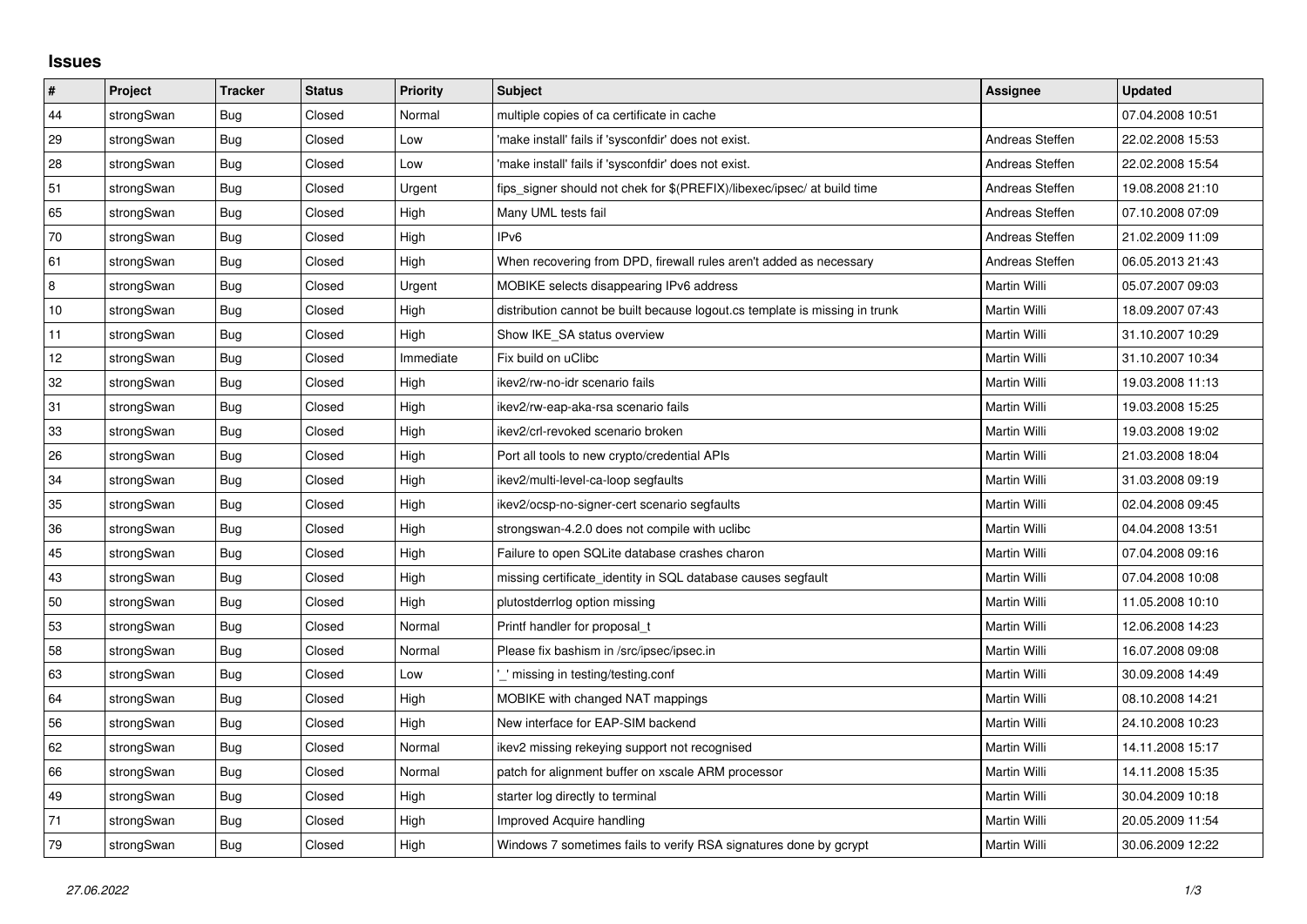| $\vert$ #                 | Project    | <b>Tracker</b> | <b>Status</b> | <b>Priority</b> | Subject                                                        | <b>Assignee</b>       | <b>Updated</b>   |
|---------------------------|------------|----------------|---------------|-----------------|----------------------------------------------------------------|-----------------------|------------------|
| 55                        | strongSwan | <b>Bug</b>     | Closed        | High            | Implement SHA512/384/256 HMAC with proper truncation in kernel | Martin Willi          | 03.12.2009 11:41 |
| 214                       | strongSwan | Bug            | Closed        | Normal          | OS X lacks sem timedwait                                       | Martin Willi          | 20.08.2012 17:22 |
| 52                        | strongSwan | Bug            | Closed        | High            | Migrate ESP sequence number in update_sa                       | <b>Tobias Brunner</b> | 25.06.2008 08:40 |
| 38                        | strongSwan | Feature        | New           | Low             | OCSP in IKE payload, RFC4806                                   |                       | 19.12.2014 14:20 |
| 57                        | strongSwan | Feature        | Closed        | Normal          | new pluto connection option: verify_identifier                 | Andreas Steffen       | 25.07.2013 10:07 |
| $\ensuremath{\mathsf{3}}$ | strongSwan | Feature        | Closed        | High            | refactoring of thread management                               | Martin Willi          | 29.06.2007 14:49 |
| $\mathbf{1}$              | strongSwan | Feature        | Closed        | High            | Partial MOBIKE implementation                                  | Martin Willi          | 02.07.2007 16:14 |
| $\overline{\mathbf{4}}$   | strongSwan | Feature        | Closed        | High            | XML based configuration interface: Infrastructure              | Martin Willi          | 02.07.2007 16:30 |
| $\sqrt{5}$                | strongSwan | Feature        | Closed        | High            | XML based configuration interface: Status query                | Martin Willi          | 07.08.2007 08:49 |
| $\sqrt{2}$                | strongSwan | Feature        | Closed        | High            | Complete MOBIKE support                                        | <b>Martin Willi</b>   | 31.10.2007 10:30 |
| 6                         | strongSwan | Feature        | Closed        | High            | XML based configuration interface: Control                     | Martin Willi          | 13.11.2007 14:04 |
| 14                        | strongSwan | Feature        | Closed        | High            | Initiate/Terminate IKE_SAs                                     | Martin Willi          | 13.11.2007 14:04 |
| 15                        | strongSwan | Feature        | Closed        | High            | Implement rauthentication using RFC4478                        | Martin Willi          | 30.11.2007 14:55 |
| 18                        | strongSwan | Feature        | Closed        | High            | Merge EAP-AKA module into trunk                                | <b>Martin Willi</b>   | 13.12.2007 09:47 |
| 19                        | strongSwan | Feature        | Closed        | High            | Include EAP-MD5 into trunk                                     | <b>Martin Willi</b>   | 13.12.2007 09:48 |
| 17                        | strongSwan | Feature        | Closed        | High            | Pluggable crypto modules                                       | Martin Willi          | 15.02.2008 09:36 |
| 13                        | strongSwan | Feature        | Closed        | High            | Implement a modular credential framework                       | Martin Willi          | 15.02.2008 09:36 |
| 16                        | strongSwan | Feature        | Closed        | High            | Generic plugin architecture                                    | Martin Willi          | 15.02.2008 09:37 |
| 20                        | strongSwan | Feature        | Closed        | High            | Pluggable fetcher plugins                                      | Martin Willi          | 18.02.2008 09:58 |
| 27                        | strongSwan | Feature        | Closed        | High            | Create a database API                                          | Martin Willi          | 19.02.2008 15:16 |
| 24                        | strongSwan | Feature        | Closed        | High            | Update doxygen documentation                                   | Martin Willi          | 22.02.2008 16:07 |
| 21                        | strongSwan | Feature        | Closed        | High            | CRL support                                                    | Martin Willi          | 10.03.2008 18:40 |
| 22                        | strongSwan | Feature        | Closed        | High            | OCSP support                                                   | <b>Martin Willi</b>   | 10.03.2008 18:41 |
| 30                        | strongSwan | Feature        | Closed        | High            | Certificate caching                                            | Martin Willi          | 02.04.2008 14:50 |
| $\overline{7}$            | strongSwan | Feature        | Closed        | High            | Relational database configurations/credentials                 | Martin Willi          | 02.04.2008 16:30 |
| 41                        | strongSwan | Feature        | Closed        | High            | CFG attribute provider framework                               | <b>Martin Willi</b>   | 16.04.2008 11:24 |
| 47                        | strongSwan | Feature        | Closed        | High            | <b>RNG API</b>                                                 | Martin Willi          | 16.04.2008 11:27 |
| 48                        | strongSwan | Feature        | Closed        | High            | Parallel trustchain verification                               | Martin Willi          | 16.04.2008 11:33 |
| 25                        | strongSwan | Feature        | Closed        | High            | alternative crypto implementation                              | Martin Willi          | 31.05.2008 09:49 |
| 46                        | strongSwan | Feature        | Closed        | High            | DNS resolving for hosts in ike_cfg                             | Martin Willi          | 09.06.2008 09:34 |
| 59                        | strongSwan | Feature        | Closed        | High            | Add additinal signal dependent parameter to bus                | Martin Willi          | 29.07.2008 11:04 |
| 40                        | strongSwan | Feature        | Closed        | High            | NetworkManager support                                         | Martin Willi          | 22.08.2008 12:54 |
| 54                        | strongSwan | Feature        | Closed        | High            | <b>EAP-Identity Server functionality</b>                       | Martin Willi          | 22.08.2008 12:55 |